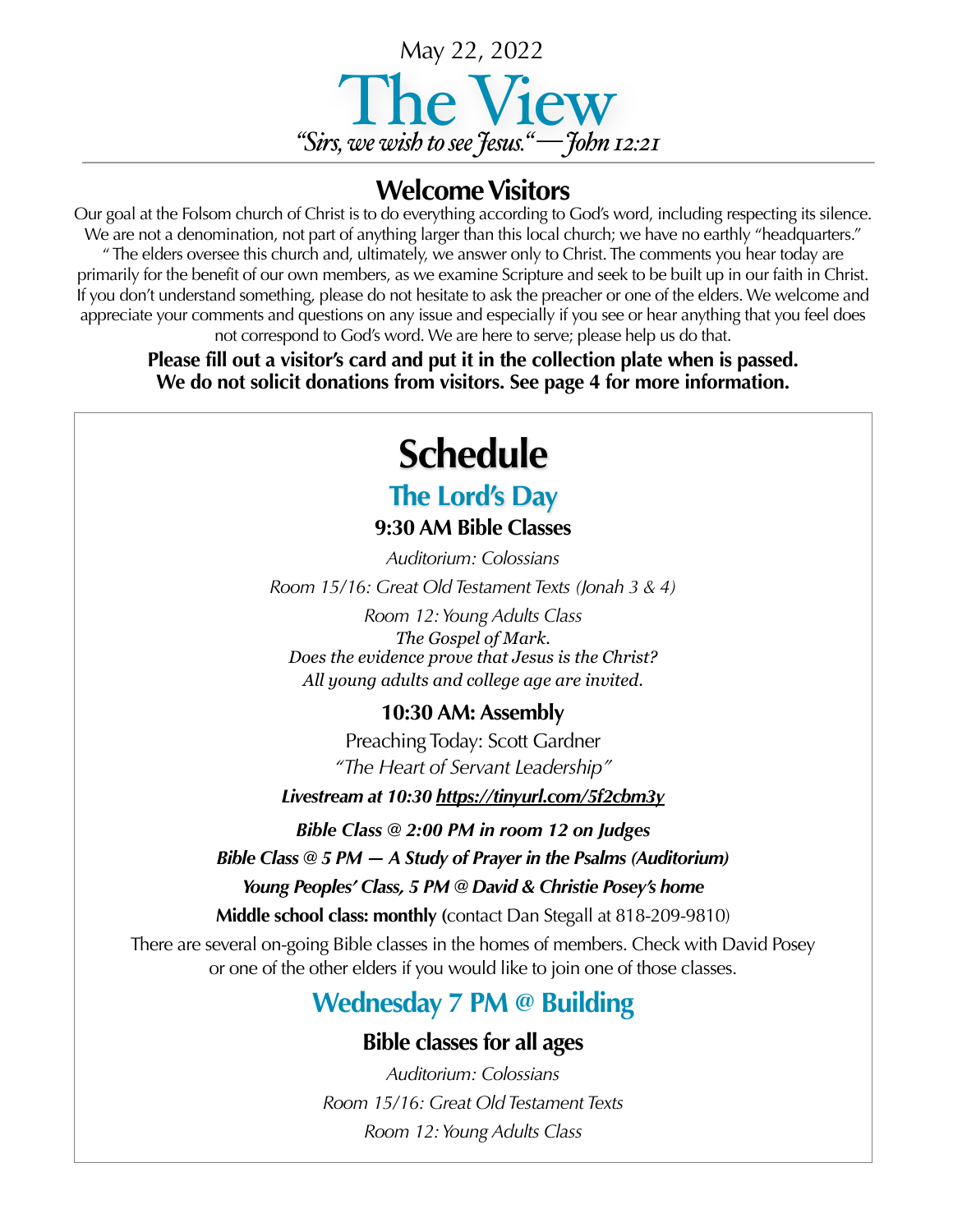# Culture: Roe v. Wade

Due to an unprecedented and illegal leak of a Supreme Court majority opinion document, we have learned that it is likely that the court will overturn what may be the most notorious decision ever rendered by that court, at least since the landmark Brown v Board of Education decision in 1954. Roe v. Wade made abortion legal in the U.S. in 1973 and since then, over 63 million babies have been aborted, as of January, 2022. One media outlet said the US Supreme Court is on the verge of *"scrapping a right enshrined in the constitution for nearly 50 years."* Yet it will be overturned because it's bad law: there is no *"right enshrined in the constitution"* to intentionally end a child's life. That's the media for you, though.

Paul predicted, *"…while evil people and impostors will go on from bad to worse, deceiving and being deceived"* (II Timothy 3:13) and that's what's happening; it getting worse. Legislation in some states allow the aborting of a baby right up to the time of birth. The previous governor of Virginia was poised to sign into law a bill allowing the termination of the life of a baby even *after* birth. There's a name for that: "infanticide." Fortunately, he was voted out of office, but how could a piece of legislation like that even get that far?

Even Bill Clinton said "abortion should not only be safe and legal; it should be rare." He echoed this language frequently as president. Speaking to the Congressional Women's Caucus at the New York Hilton in 1992 he said, "We have to remind the American people once again that being pro-choice is very different from being pro-abortion," he told the. Now it's unashamedly pro-abortion. For some, abortion is a religion.

What is abortion? The dictionary says, "the deliberate termination of a human pregnancy." In the process a human — not just the "pregnancy" — is being terminated. The standard definition of "murder" is *the unlawful premeditated killing of one human being by another.* The Greek, *phónos*, means "murder, homicide; to commit intentional, unjustified, homicide." So, I have some questions:

- 1. Is a baby in the womb a human being, a person?
- 2. Is killing a person a sin?
- 3. Is killing a person while in the womb ever justifiable?

Let's look at these in order.

#### $#$  1: Is a baby in the womb a human being?

This used to be debated, but science has settled the issue and, remember, we've heard *"follow the science"* repeatedly in the last couple of years. So here's just one article on the science: *"Recognition between sperm and the egg surface marks the beginning of life in all sexually reproducing organisms"* Raj, I., Sadat, et al., *Structural Basis of Egg Coat-Sperm Recognition at Fertilization*, Cell, 2017. See [https://pubmed.ncbi.nlm.nih.gov/](https://pubmed.ncbi.nlm.nih.gov/18494705/)  $18494705$   $-$  or, better yet, read Psalm 139:13:

*"For you formed my inward parts; you knitted me together in my mother's womb."*

#### #2: Is killing a human being a sin?

Of course, unless the killing is "justifiable homicide" such as in an authentic case of self defense. War is another issue entirely. A law allowing the killing of a child in a womb does not con-

vert it to something other than sin. Exodus 20:13 is clear: *"you shall not murder."* In the Hebrew, the word *rāṣah* means putting to death *suddenly without justifiable cause*. The word also means causing death through carelessness or negligence. Psalm 10:8 says the wicked *"sits in ambush in the villages; in hiding places he murders the innocent."* Who in the world is more innocent than an indefensible child in a womb? Jesus repeats the commandment not to murder (Matthew 19:18; cf. 5:21ff.). Ironically, even under civil law, if someone murders a pregnant woman it is consider a *double homicide* in 38 states, including California and it doesn't matter how far along she is in her pregnancy.

#### #3: Is killing a baby (a person) in the womb ever justifiable?

Some say yes if the pregnancy is the result of rape or incest. But it's not the child's fault, so there is no inherent right to end the pregnancy. And, as an argument to justify abortionon-demand, it's a smokescreen. 96.5% of abortions are for economic or social reasons; only 1% are because the mother's life is in danger. To be candid, the loudest complaints about making abortion less available come from the "hookup culture" — youngish women who want to have casual sex and then "remedy" the "problem" with an affordable, convenient abortion and, since Roe v Wade, abortion is readily available and affordable. The average cost for an abortion is about \$600 - \$750; and there are charities that will take care of the fee if one is unable to pay. Planned Parenthood, which accounts for 40% of all abortions (about 350,000 per year) is even partially funded by tax dollars.

The founder of Planned Parenthood is Margaret Sanger, a eugenicist and racist. She wrote in her autobiography about speaking to a Ku Klux Klan group and advocated for a eugenics approach to breeding for *"the gradual suppression, elimination and eventual extinction, of defective stocks — those human weeds which threaten the blooming of the finest flowers of American civilization."*

Several people who constantly cry "racism" try to suppress the truth about Sanger. Even so, an article by Kristan Hawkins in *USA Today* in July of 2020 asked, "*How a woman who advocated for the selective breeding of her fellow citizens came to be memorialized with those who built a country is hard to understand."* (<https://tinyurl.com/2p97k4xx>). That's an understatement. The founder of the major provider of abortion felt blacks were "human weeds" which threatened American civilization.

Speaking of things hard to understand, the abortion culture is mystifying. People have become "flippant" about killing a child in a womb. But among all the images we've seen in the news due to the "panic" created by the imminent demise of Roe v Wade, one photo stood out to me: A young woman is holding a sign that says, *"I wish my mother had aborted me."*

How sad and "crooked" is that?

DAVID POSEY

\* No one can accuse *USA Today* of being a conservative media outlet